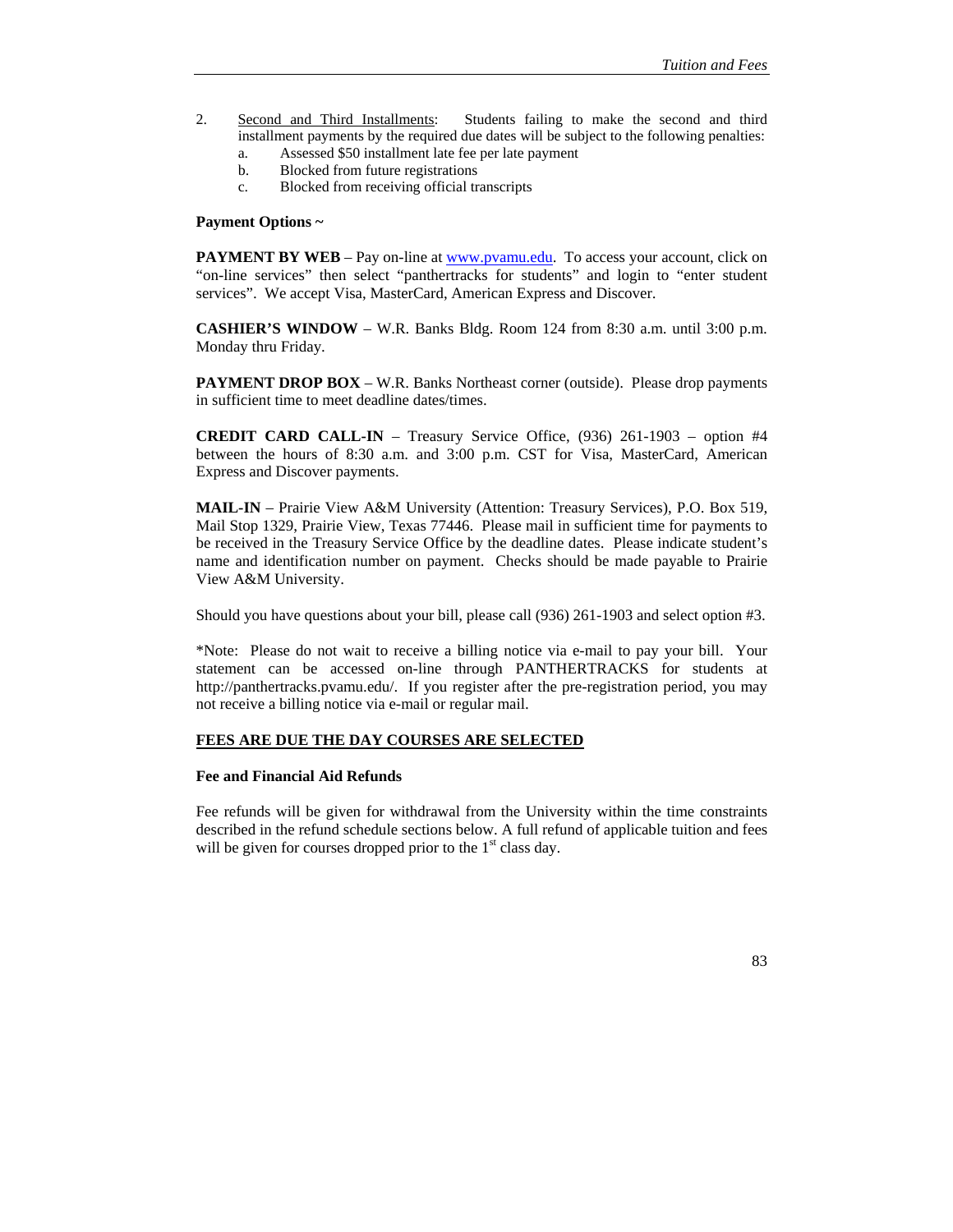Students who wish to withdraw from the University after registering must follow prescribed procedures for withdrawal or assume liability for all fees assessed. Withdrawal forms are available in the Registrar's Office. Students who have questions or concerns regarding the calculation of their refund may appeal by letter to the addresses below and should state in their letter the portion of the refund that is being questioned. Allow 30 days for response.

| <b>Financial Aid Refunds Fee Refunds</b>                | <b>Fee Refund Schedule</b>          |
|---------------------------------------------------------|-------------------------------------|
| <b>Assistant Provost for Student Financial Services</b> | <b>Manager of Treasury Services</b> |
| Prairie View A&M University                             | Prairie View A&M University         |
| P.O. Box 519, Mail Stop 1005                            | P.O. Box 519, Mail Stop 1329        |
| Prairie View, TX 77446-0519                             | Prairie View, TX 77446-0519         |

### *Fee Refund Schedule*

The following schedule applies to refunds of tuition and fees (excluding room, board and laundry) for students who withdraw from the University.

#### *Tuition and Fees*

| <b>Fall, Spring or 10 Week Summer Semester</b> |      |
|------------------------------------------------|------|
| Prior to the first class day                   | 100% |
| During the first five class days               | 80%  |
| During the second five class days              | 70%  |
| During the third five class days               | 50%  |
| During the fourth five class days              | 25%  |
| After the fourth five class days               | None |
| 3 Week and 5 Week Summer Sessions              |      |
| Prior to the first class day                   | 100% |
| During the first class day                     | 80%  |
| During the second class day                    | 50%  |
| Third class day and thereafter                 | None |

Board and Laundry charge refunds will be handled as follows:

**Board Plan.** Payments made for board will be refunded in full to students who officially withdraw before the first day of official registration for that term. Refunds of actual payments on or after the first day of official registration for actual payments will be prorated on a daily basis less an early withdrawal fee of ten (10) percent of the semester rate.

**Laundry Fee.** Laundry fee refunds will be prorated on a weekly basis.

84